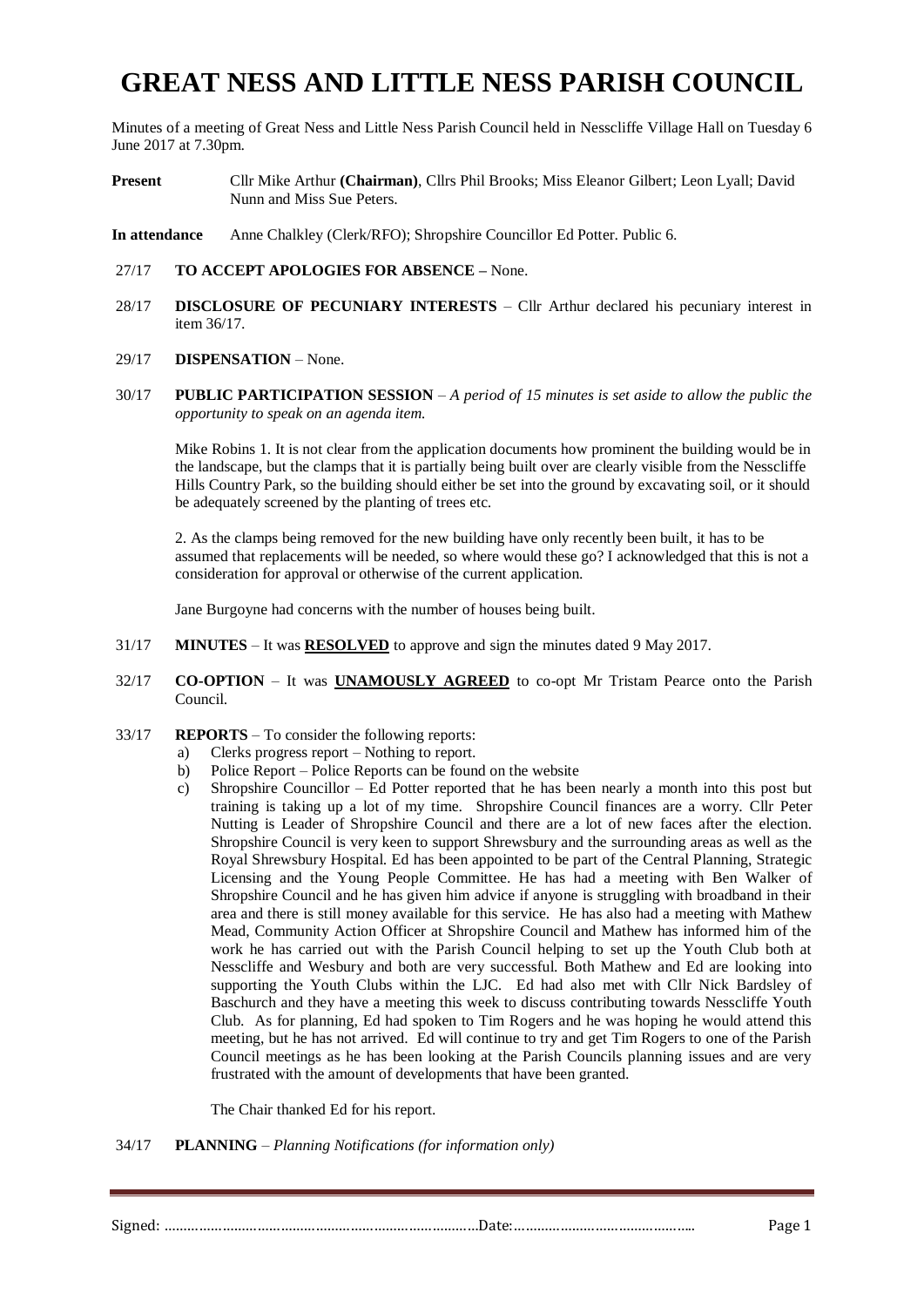- 1) **14/03797/OUT** Development Land West Of Oakfield, Nesscliffe, Shrewsbury, Shropshire Outline application for the erection of 8No dwellings (to include access). *Awaiting decision.*
- 2) **14/05257/FUL** Proposed Dwelling Adj Hopton Farm, Nesscliffe, Shrewsbury, Shropshire Erection of a Single Plot Exception (SPE) affordable dwelling and formation of access – *Awaiting decision.*
- 3) **16/00670/REM** Proposed Development Land West Of Nesscliffe Hotel, Nesscliffe, Shrewsbury, Shropshire **-** Outstanding reserved matters application in relation to appearance, layout and landscaping further to outline approval 12/00821/OUT and reserved matters approval for scale 13/02901/REM**.** *Awaiting decision.*
- 4) **16/03413/REM** Proposed Residential Development Opposite The Crescent, Nesscliffe, Shrewsbury, Shropshire - Reserved Matters pursuant to Outline planning application 13/04757/OUT (landscaping, scale, appearance and layout) for residential development of 30 dwellings. *Awaiting decision.*
- 5) **Reconsultation due to Amendment on application 16/00670/REM** Land West Of Nesscliffe Hotel *-* Outstanding reserved matters application in relation to appearance, layout and landscaping further to outline approval 12/00821/OUT and reserved matters approval for scale 13/02901/REM. *Grant Permission.*
- 6) **16/04148/FUL** Land At Hopton, Nesscliffe, Shrewsbury, Shropshire Erection of earth sheltered eco house; formation of vehicular access; installation of septic tank with access and detached double garage (amendment to 14/03858/FUL) – *Awaiting decision.*
- 7) **16/04594/EIA** Erection of two additional poultry rearing buildings and one general purpose agricultural building, plus associated hardstanding and work - Foxholes Farm, Little Ness, Shrewsbury. *Awaiting decision.*
- 8) Reconsultation due to Amendment on application **16/03413/REM** Proposed Residential Development Opposite The Crescent -Reserved Matters pursuant to Outline planning application 13/04757/OUT (landscaping, scale, appearance and layout) for residential development of 30 dwellings. *Awaiting decision.*
- 9) **17/00195/VAR106** Residential Development Land To The NW Of, Little Ness, Shrewsbury, Shropshire- Variation of Section 106 for planning application 14/02026/OUT to remove the requirement to contribute towards affordable housing. *Awaiting decision.*
- 10) **16/05255/FUL** Proposed Holiday Let Units at Windy Ridge, Alderton, Nesscliffe, Shrewsbury - Erection of 2 No. holiday lets including change of use of land. *Awaiting decision.*
- 11) **17/00282/FUL** Proposed Residential Development Land Adj Crosshills, Nesscliffe, Shrewsbury, Shropshire -Erection of 3No. dwellings including the formation of a new access (revised scheme). *Awaiting decision.*
- 12) **17/00574/FUL** Acksea Barn, Kynaston, Kinnerley, Oswestry, Shropshire, SY10 8EF Erection of single storey rear extension*. Awaiting decision.*
- 13) **17/00504/FUL** Land Adj To A5, Kinton, Shrewsbury -Erection of an agricultural workers dwelling and installation of septic tank. *Awaiting decision.*
- 14) **17/01201/FUL** Land To The North Of Acksea Cottage, Kynaston, Kinnerley, Oswestry, Shropshire, SY10 8EF - Erection of four log cabins and change of use of land*. Grant Permission.*
- 35/17 **PLANNING APPLICATIONS** *Council discussion and decision.*
	- 1) **Reference: 17/02070/VAR106** (validated: 03/05/2017) Address: Proposed Dwelling West Of 24, Valeswood, Little Ness, Shropshire Proposal: Variation of Section 106 for planning application number (14/03618/OUT) to

Signed: ………………………………………………………………………Date:……………………………………….. Page 2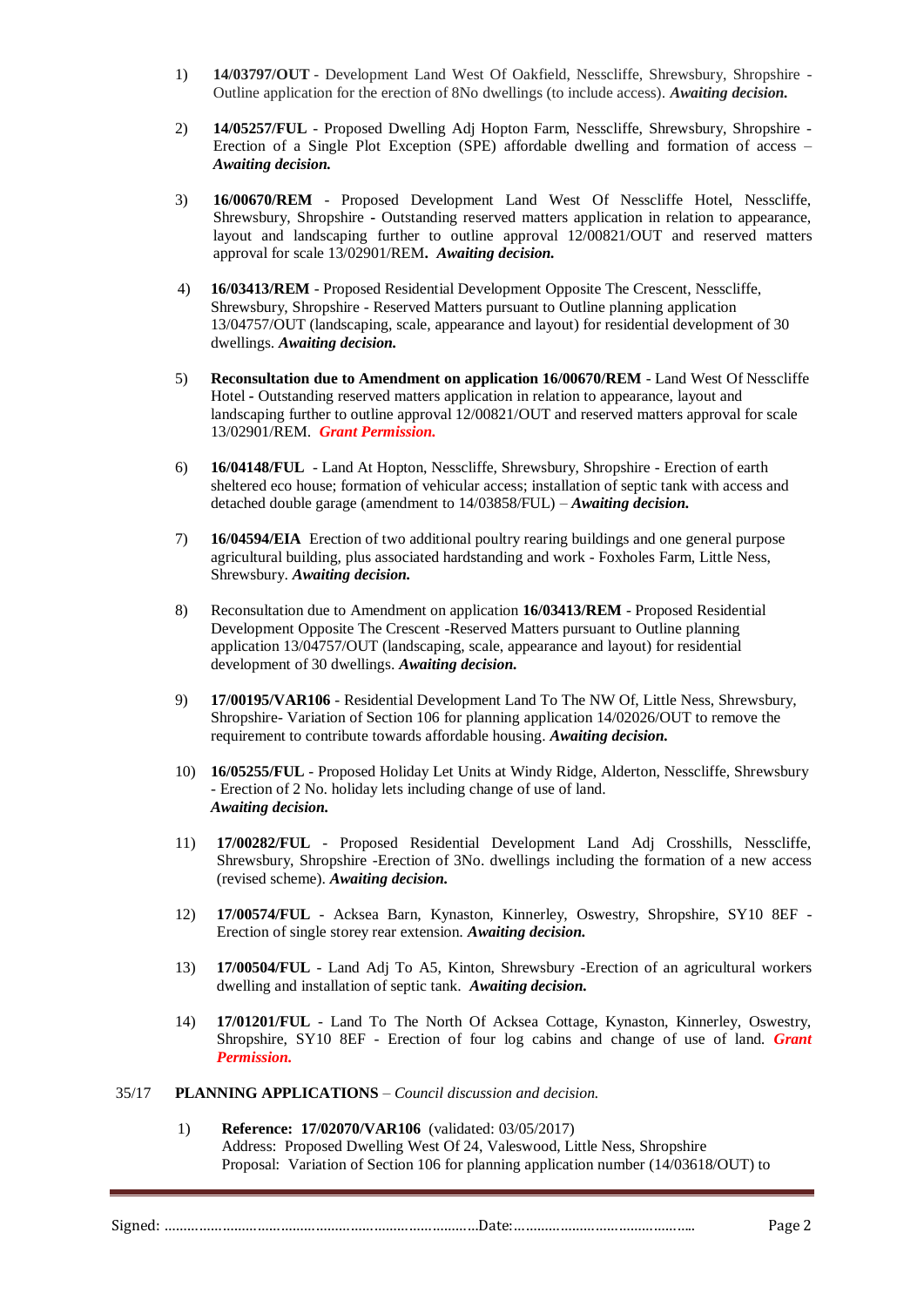reduce the level of affordable housing contribution. Applicant: Mr Mrs Revill (C/o Agent **Decision:** The Council would like to leave this decision to Shropshire Council.

2) **Reference: 17/01576/REM** (validated: 15/05/2017)

Address: Phase 2 Proposed Residential Development Opposite The Crescent, Nesscliffe, Shrewsbury, Shropshire

Proposal: Approval of reserved matters (appearance, landscaping, layout and scale) pursuant to permission 14/03357/OUT for the erection of 48 no. dwellings and associated garaging Applicant: Shrewsbury Homes Ltd (C/o Agent)

**Decision: :** The Parish Council stand by their previous decision in objecting to this planning application on the grounds that number are way over what is stipulated in the Parish Plan and Housing Survey as the number of houses on each plot should be no more than 10.

3) **Reference: 17/02179/FUL** (validated: 19/05/2017)

Address: Proposed Residential Development East Of Mulberry House, Great Ness, Shropshire Proposal: Erection of 1No dwelling with detached garage and swimming pool (revised scheme)

Applicant: Mr M Whitthread (Pentre Kendrick Farm, Weston Rhyn, Oswestry, SY10 7LA, Shropshire

**Decision:** The Parish Council object to the application as they have serious concerns with regard the access is via a very narrow lane, there will be an increase in traffic and would like a condition put on that more off-street parking is made available.

36/17 **PLANNING APPLICATIONS –** *To consider any other planning application received after the issue of the agenda (to be notified at the meeting)*

# **Cllr Arthur left the room. (Cllr Brooks took the chair).**

Reference: 17/02290/FUL (validated: 24/05/2017)

Address: Foxholes Buildings, Little Ness, Shrewsbury, Shropshire

Proposal: Erection of grain storage building with drying facilities

Applicant: G C Davies & Co (C/O Agent)

**Decision:** The PC support this development but with the provisions that adequate screening is given to the building with sufficient planting to reduce the visual impact of the site from the surrounding area to include views from the road, neighbouring villages and the natural the Cliffe.

### **Cllr Arthur returned to the meeting and took the chair.**

### 37/17 **PARISH MATTERS –**

- a) Little Ness War Memorial damage to wall update Cllr Nunn reported that he went to see Mr Shingler and he arranged for two of his employees to repair the wall. They have made an excellent job with the repair and the invoice has been sent to the Clerk for payment.
- b) Replacement notice board for Little Ness Awaiting installation.
- c) Street Lights The Clerk had received from Highline Electrical a quotation to turn off all the street lights. After discussion it was **AGREED** the Clerk take the advice of Highline Electrical and contact Jason Hughes from Shropshire Council (Street Lighting Manager) to see if there ae any requirements that they need to follow regarding switching off the street lights.

### 38/17 **PAYMENTS TO BE APPROVED** – It was **RESOLVED** the payments to be approved and signed.

| Cheque No | Payment to  | <b>Description</b>         | Net     | VAT  | Gross   |
|-----------|-------------|----------------------------|---------|------|---------|
| 10523     | Clerk       | Salary April, May, June    | 1466.85 | 0.00 | 1466.85 |
| 10524     | <b>HMRC</b> | NI Cont                    | 93.60   | 0.00 | 93.60   |
| 10525     | Clerk       | Expenses                   | 70.17   | 0.38 | 70.55   |
| 10526     | <b>SALC</b> | Good Councillor Guide 2017 | 9.60    | 0.00 | 9.60    |

| DD       | Payment to            | <b>Description</b>          | Net   | <b>VAT</b> | Gross |
|----------|-----------------------|-----------------------------|-------|------------|-------|
| 10.04.17 | <b>Scottish Power</b> | Period 31/12/16 to 31/03/17 | 60.48 | 3.02       | 63.50 |

### Signed: ………………………………………………………………………Date:……………………………………….. Page 3